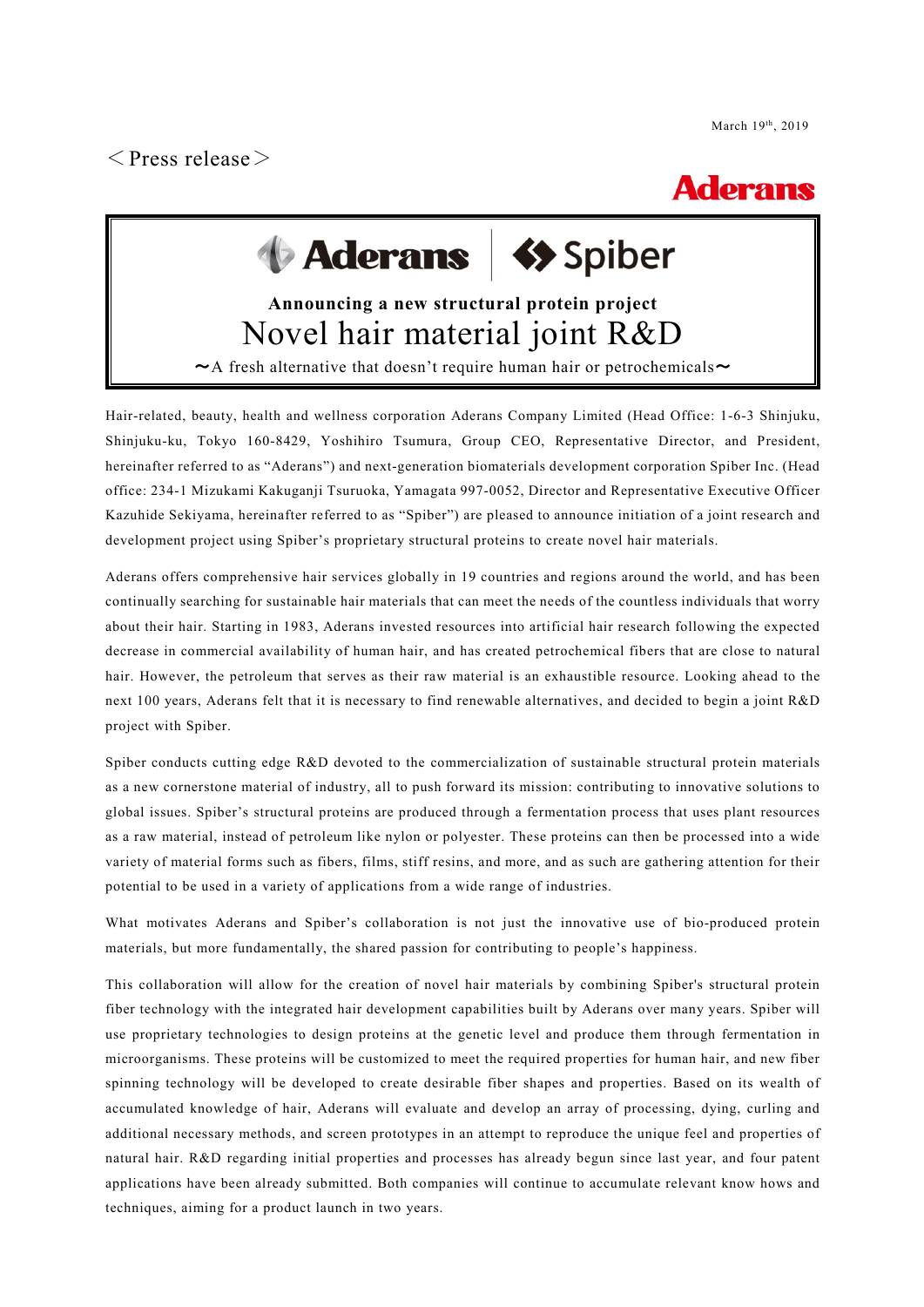#### **Samples currently under development**



#### **About synthetic structural proteins**

Proteins, biopolymers which serve as some of the essential building blocks of life, are formed from straight-chain assemblies containing up to 20 types of amino acids. The characteristics of any one protein resulting from the order of these amino acids, and the process of evolution has driven the creation and refinement of the multitude of existing proteins which support life on Earth today.

Some proteins, such as enzymes and antibodies, are responsible for a variety of physiological functions within living creatures. Others, such as those found in the cytoskeleton of cells or in spider silk, play a more structural role. At Spiber, we call the latter type 'structural proteins'. Examples of structural proteins include keratin, found in hair and nails, and collagen, an important component in skin and bones.

Synthetic structural proteins refer to those proteins which, for a specific purpose, have been designed or selected from within an almost limitless pool of possible amino acid combinations, and then produced via a microbial fermentation process. At Spiber, our proprietary technology allows for the creation of a hugely diverse range of such proteins, each with different features and forms. Due to their non-reliance on petroleum, Spiber's synthetic structural proteins are biological, biodegradable, and accordingly provide a compelling, sustainable solution to the needs of the apparel industry, which is seeking to move away from microplastics and animal-derived materials. They also show great potential for use in lightweight components in the automobile and transportation industries.

#### **Aderans' effort on artificial hair development**

Real human hair is used for many made-to-order wigs. In 1983, Aderans began researching artificial hair which could replace human hair, and provide an alternative material to ensure a more stable supply of wig products. As a substitute for human hair cuticles in 1987, Aderans succeeded in creating artificial cuticles with spherulites on the surface of polymeric materials, providing excellent color and style retention properties. This new material was commercialized under the name "Cyber Hair" from 1991.

Furthermore, Aderans has also seen success with its development of "Vital Hair®" (patent No. 5127443 / "Natural Hair® for women"), which changes with rain, water, or moisture and can express properties much closer to natural hair. This was first commercialized in 2006.

Finally, although Aderans' artificial hair is made of polyamide, PVC is not used during the production process in consideration of the environmental, the result of which decreases the material's likelihood to generate pollutants even when incinerated.